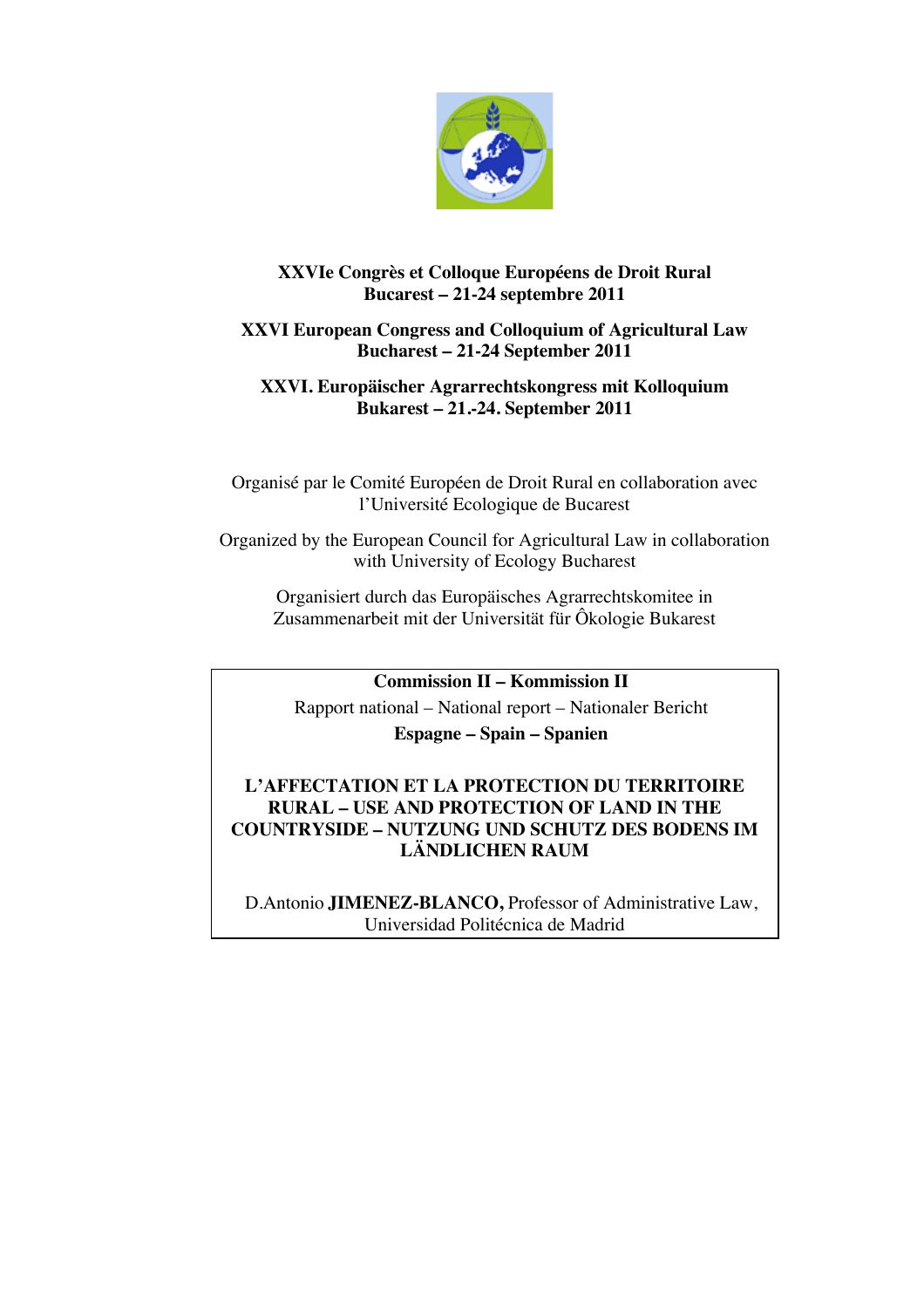The use and preservation of rural land in Spain

I

The first rulings over the <u>use of land</u> (and it's eventual physical conversion -"transformación"-: development -"urbanización"- and construction), were set up in 1956 in Spain, that is to say, more than 50 years ago. The socioeconomic context was, of course, very important: large scale migration in the Spanish interior from the countryside (especially both Castillas and Andalucía) to the main urban centres, that were growing rapidly in size (in particular Madrid, Barcelona and Bilbao). Thus, it was necessary to lay down a legal ruling on the expansion "urban growth" -"ensanche"- of the cities.

In the stated year of 1956, the (first) Ground Law -"Ley del Suelo"- was announced in force, which principle judgements were:

1) The initial content of the right of the real property includes its agricultural use, not the ability to convert it –development and construction, as mentioned-, that is something qualitatively different in use.

2) The stated possibility of conversion is, legally, so to speak, a sort of gift or "donation" that from an external legal instrument: Planning, and in particular , the so called "General Planning" of each one of the approximately 8,000 existing municipalities in Spain, to draw up and to validate for 8 years.

The technique that the authors of each one of these plans employs is the so called "classification" of the land. The land of every municipality must be distributed between the three following classes:

A) Urban (an already existing city).

B) For development ("developable"), or reserved for urbanization (where, according to predicted demand for housing, the urban expansion will occur.)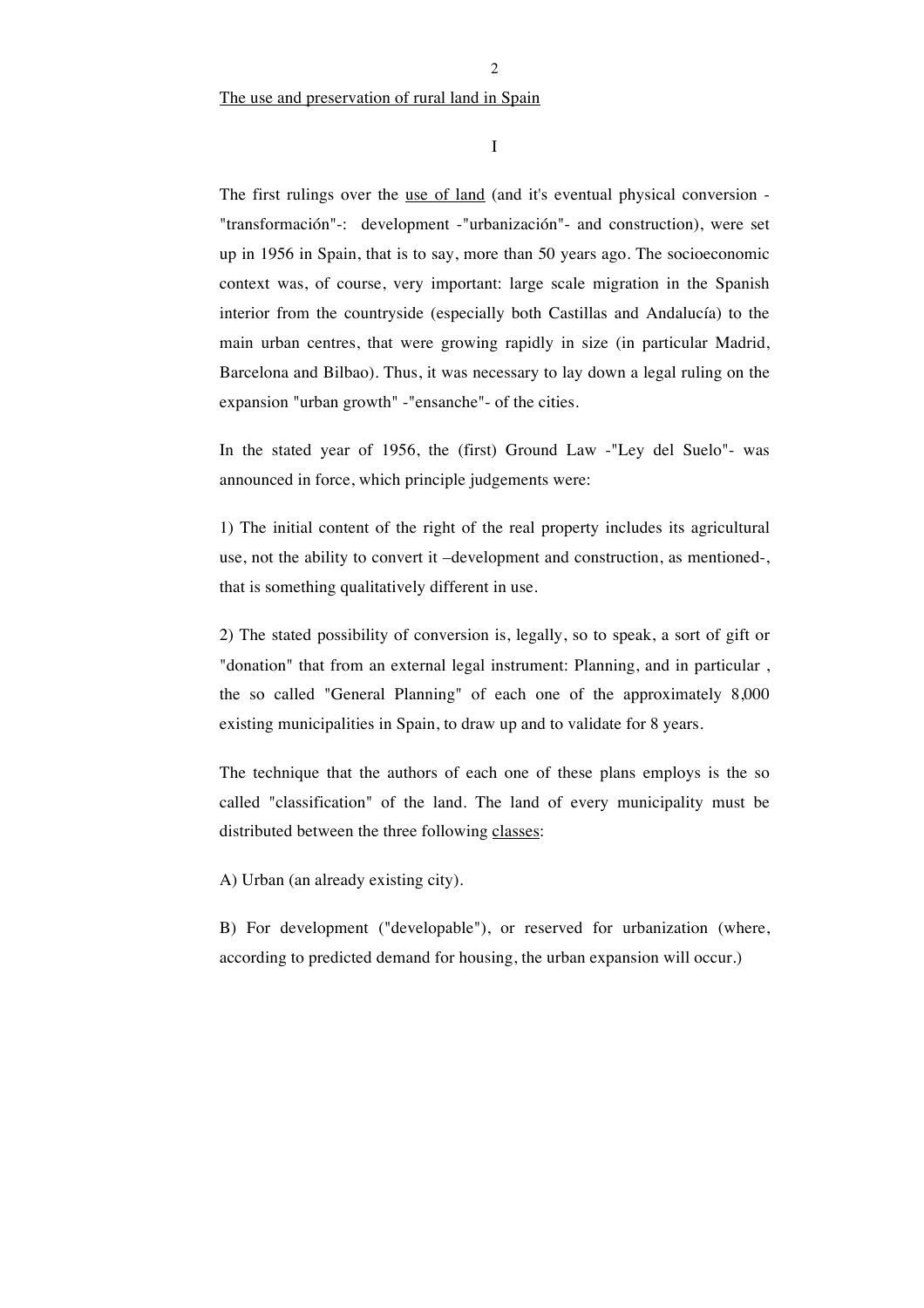C) The third and last of the classes has a residual nature: land which is non developable or rustic (or rural). It is land excluded from conversion or, if you will, "protected" from it and that must continue in agricultural use. In essence, which could and can obey to two motives:

- Due to purely demographic or chronological reasons: the city wouldn't grow into this area, at least in the near future. However nothing prevents things being different in the future.

- Due to structural reasons, on dealing with terrain that because of its natural characteristics, is destined to be preserved indefinitely. The extreme example are the "natural protected spaces" (normally, National Parks), according to other regulations: special legislation in the matter.

So to understand the solid system of the use and level of preservation in everywhere, it was necessary to go to two blocks of laws: town planning (Ground Law and General Planning, that didn't solely regulate the city, present and future, but was regulating the countryside too, although in a purely negative and prohibitory form) and the one that regulates the protected spaces. The former was conditioned by the latter.

Of course that in a rural setting there were always houses and people occupying them, the hamlets ("caseríos") of the Basque country or the cottages ("cortijos") of Andalucía. However the key point is their isolation. The farmers did not constitute Aristotle's "zoon politikon."

II

In 1978, already a third of a century ago, the Constitution approved that, in essence, it would continue with the same conceptual schemes, even though, as per usual, things have got increasing complicated. As the master MAX WEBER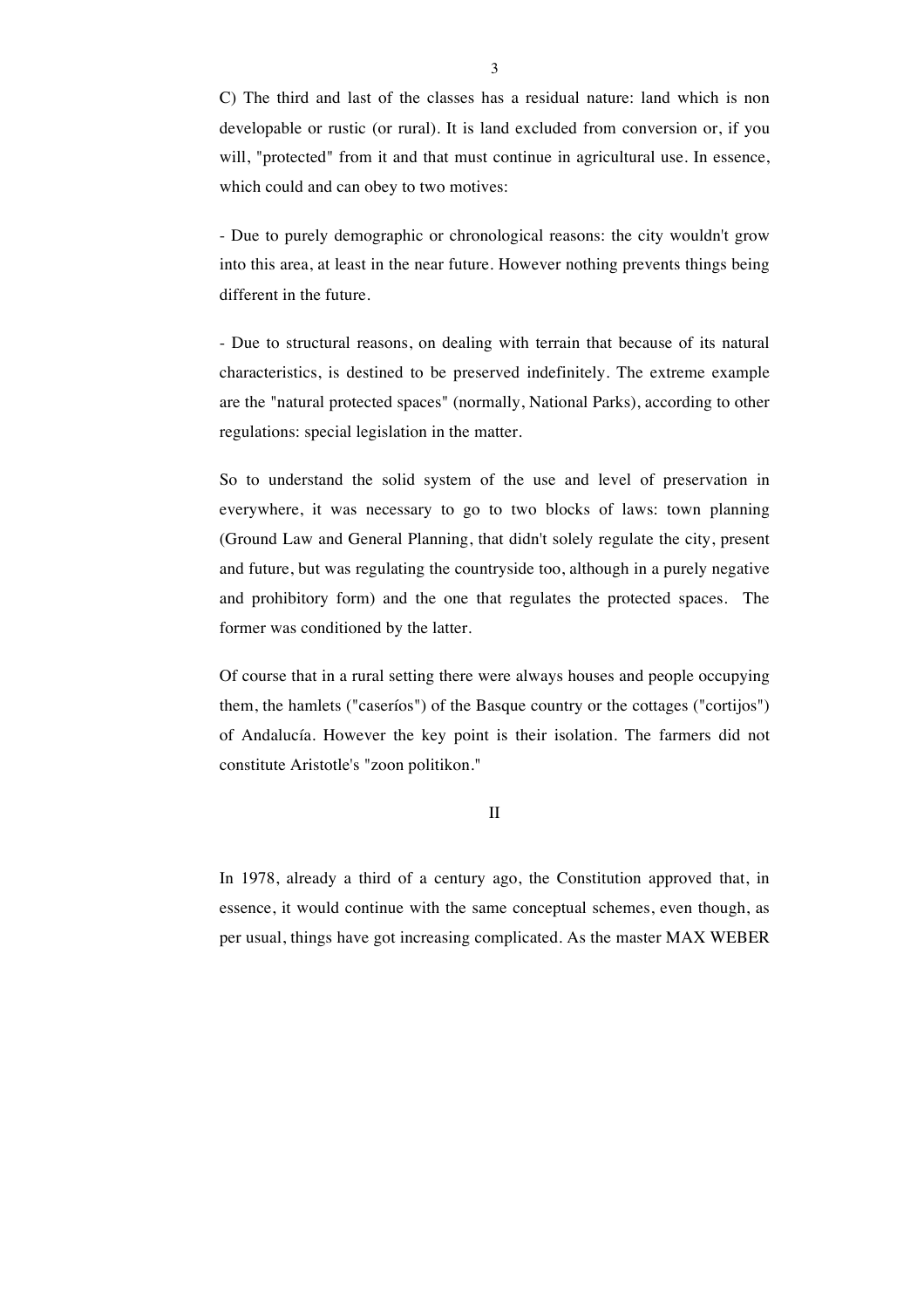explained in 1917, complexity must be considered (in theory) as one of the methods of progress. Increasingly, there is greater variety and heterogeneity in legal instruments to consider. For the following reasons:

1) To start with, in terms of territorial distribution of power, the former centralized state has morphed into a structure with a certain degree of decentralization, in favour of the 17 "autonomous communities" (nationalities and regions), who were granted legislative power.

At the heart of the matter that now concerns us (the use and preservation of land, including, of course, rural land), the legislative powers are divided. The bulk have been passed on to the Parliaments of the aforementioned autonomous communities (CCAA). The state has only reserved the right to pass base rules (today, the 2008 Ground Law).

The 17 laws of the CCAA naturally have similarities, but their content isn't exactly the same. As a result of which, in terms of the material we are focusing on (use and preservation of land, in general, and rural, in particular) distinguishing elements have been introduced due to the region of Spain they are in.

By saying "differentiation", "loosening" is meant as well, or to explain it more clearly, "flexibility": in the past absolute preventions there are ever more nuances.

2) A second factor of the pluralism and complexity has to do not only with the existence of 17 legislatures, but also with their content: of the instruments of approach, and apart from the proper town planning (and above all of them in the hierarchy), conforming with the model of other European countries, the "macro" structure of territorial regulation has been introduced.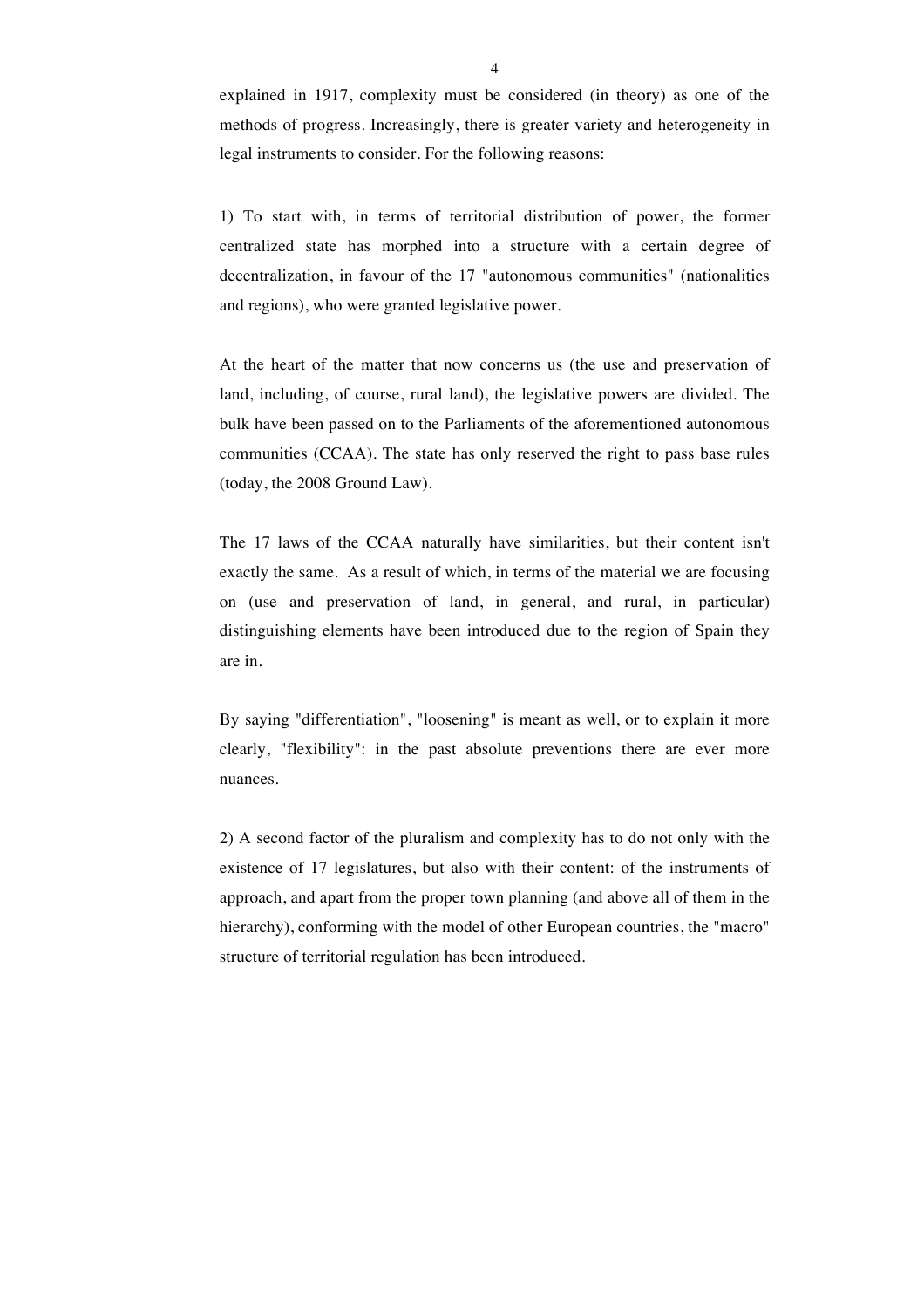3)The same regulations of protected natural spaces has been getting more sophisticated too, with the creation of a new geographic structure and its own instruments of approach.

In summary: what complexity means, among other things, is flexibility. However, in theory, rural land must deal with more regulation, and not merely negative (prohibitory) regulation from 50 or 60 years ago. In this sense, rural Spanish land would have had to have:

A) A better and more intense regulation of use.

B) Greater protection.

**But the economic reality is more powerful than any legal order. In the 10 years of economic boom between 1997 and 2007 and the resulting wave of immigration, caused construction was to increase: with the effect of a decline of rural land.**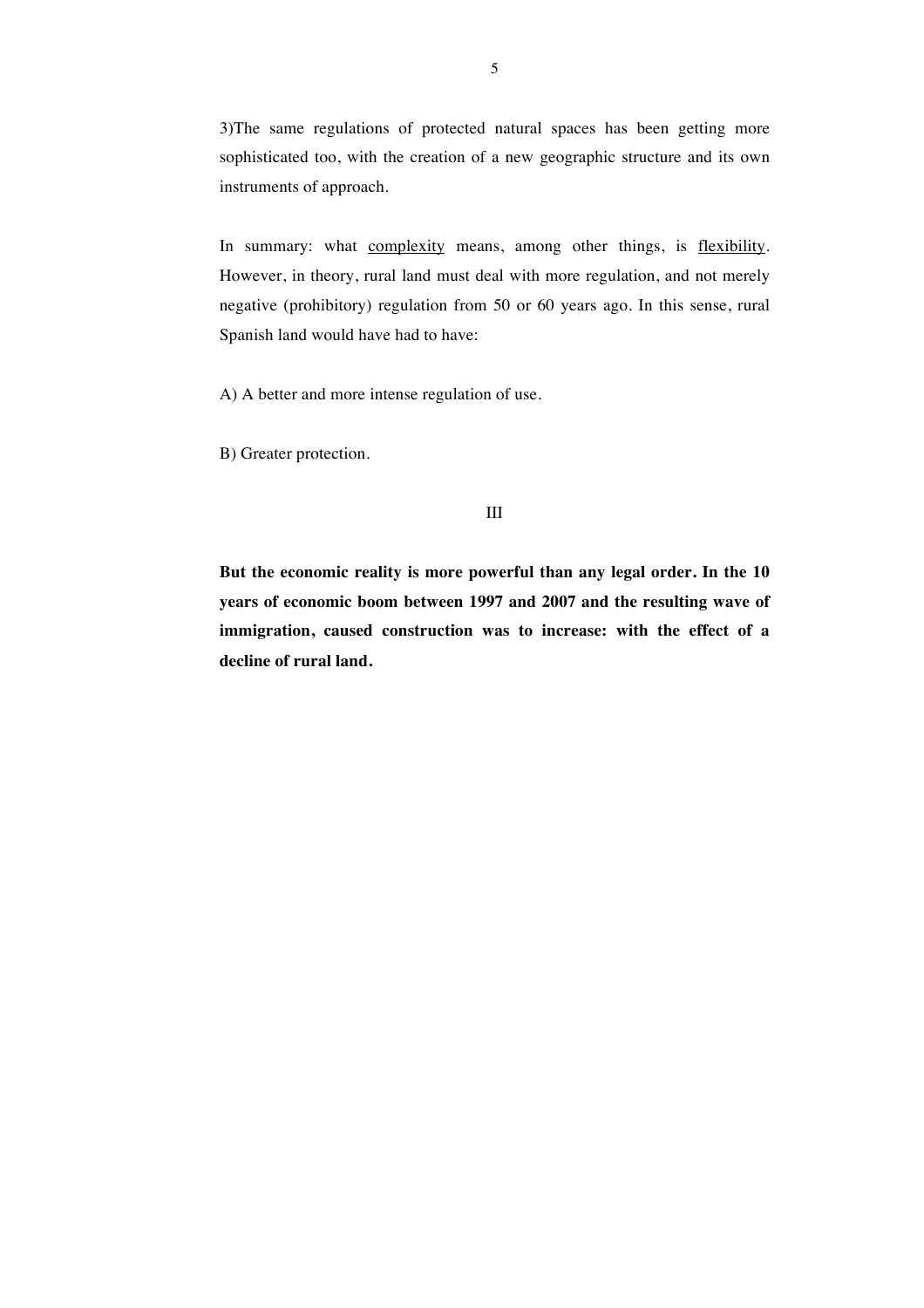6

IV

The legal situation is today, in summary, the following:

#### 1) State, Bases

The Ground Law of 2008, Art. "Rural Land", Art. 12.2:

With the old distinctions. To start with, land that is "preserved by the local legislation and town planning from its conversion to urban use." From these grounds it is stated that "it will have to include, at the least" those which fall into one of the following four categories:

-"Lands excluded from said conversion by preservation legislation or police of public control, nature or cultural assets."

-The (land) that must stay subject to such protection conforms to local laws and town planning by attributes concurrent in them, including ecological, agricultural, pastoral, forestall or landscaping.

- The (land) with technological or natural risk, including the risk of flooding or other serious events.

- Any other (land) anticipate local or town planning control laws.

In agreement with the concepts of Parmenides and Aristotle, what we would call "ontological", all this –"rural" land in a "structural" sense- means, it is emphasised, only a minimum. To that, one could add land without the power to convert it, because, even without having these features, pure and simple, planning permission doesn't allow it.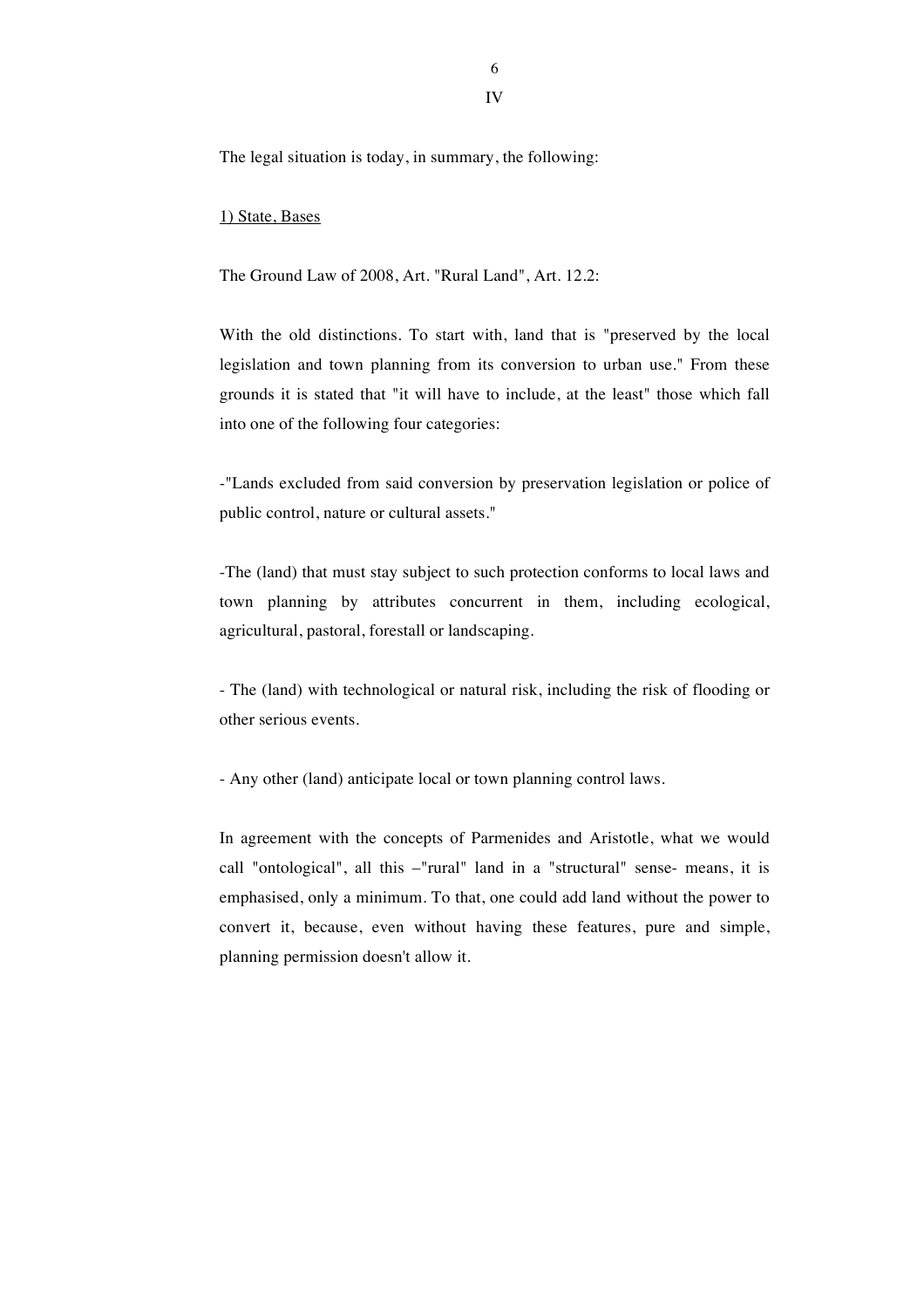### 2) CCAA

Of course it makes little sense to go through each and every one of the 17 laws. I am only going to focus on one of them, that of the Madrid region – with more than 100 municipalities-, characterized by it's special "liberalism." In fact, I anticipated the General Planning of each municipality, which of course remains vital in order to convert the use of land, they not only may, but should declare any land developable, except that due to its "attributes" –an undetermined legal concept where it has them: we are now in the realm of discretion- to protect. What happens is the formal cause of said protection can be brought before the proper General Planning or represent only an decision of the General Planning itself –heteronymous or autonomous-. So, Art. 16, *Land protected from development* (there is no other):

"1.Land, in which one of the following situations occurs, will be considered non developable:

a) Land must be included in this category, that is under a special form of protection incompatible with its conversion that conforms with the regional and local planning or specific legislation, due to its landscape, historical, archaeological, scientific, environmental or cultural attributes, due to natural risks acknowledged in the specific planning, or in effect of its subjection to limitations or obligation for the protection of public control.

b) The regional and local planning and the town planning consider it necessary to preserve it due to the attributes alluded to in the preceding point, or due to its agricultural, forestal, pastoral attributes or because of its natural wealth."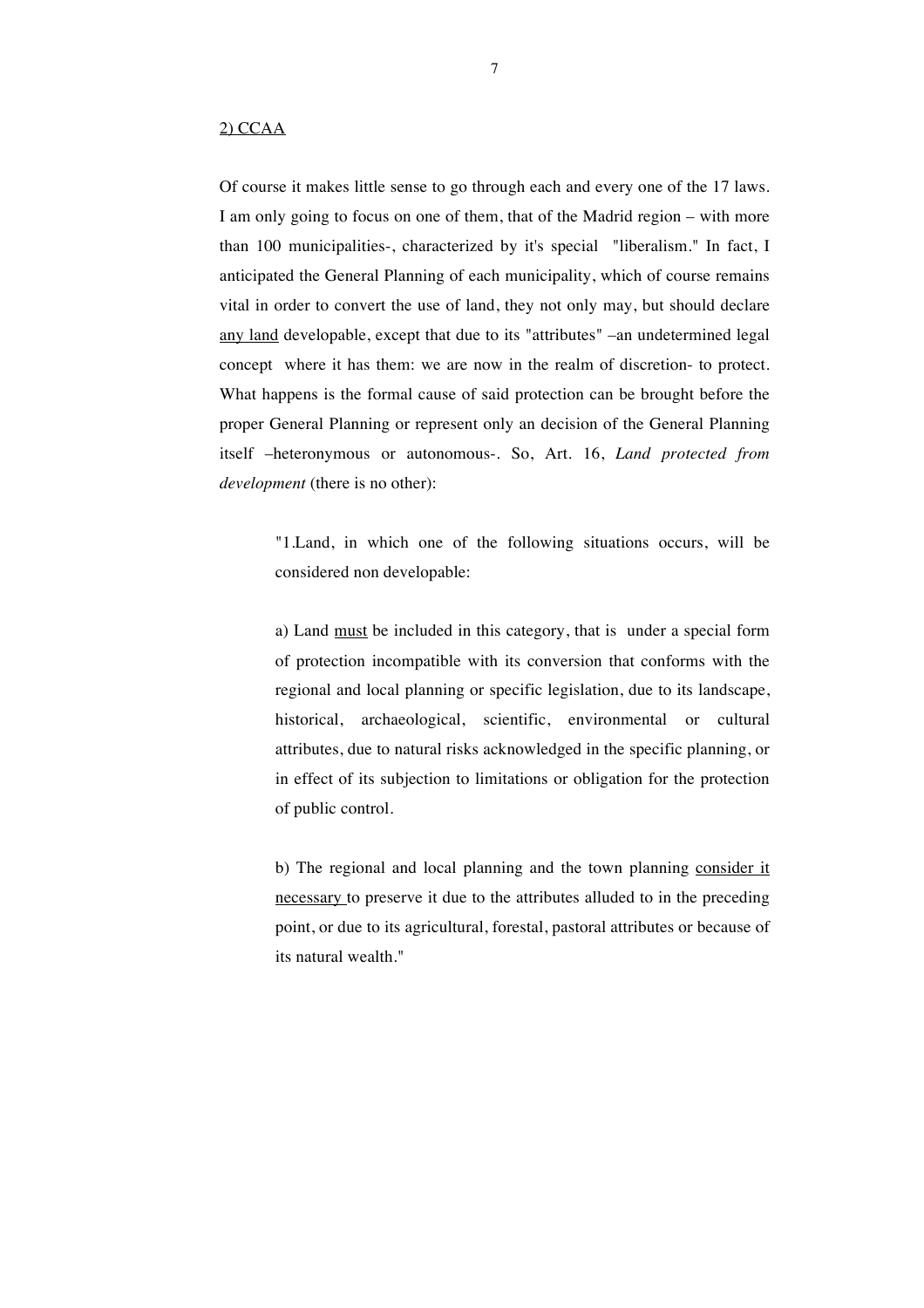The "attributes" are in both cases [–hypothetical a) and b)-] the same, and its interpretation equally full of discretion. The difference is purely formal: in the first case, the decision is imposed to the Planning instrument; and in the second, the Planning instrument adopts the decision with plenty autonomy.

It only remains to be said that it was included in Art.14 a single clause to "disincentive" economically the very Spanish (and Mediterranean) scourge of forest fires. The part to know:

"3. If, as a consequence of fire or natural disaster, the ground, the vegetation, the fauna or its habitat are damaged , the land could lose the attributes that gave rise to its protection, the land will stay subject from the moment of the damage to environmental restitution. In any case, the said ground would not be able to be included in any other class, in the following 30 years of the damage being inflicted, except its previous authorization by law, approved by the Madrid Assembly, in which the impossibility of aforementioned environmental restitution remains justified.

Up to this point, the most important legislation – central and regionalconcerning the use and preservation of rural land in Spain.

**It is necessary to point out, in any case, that within non developable ground, increasingly there are more possibilities to build: rural tourisms establishments for example.**

Synthesis: heteronomy, casuistic case. Or be it, complexity (progress).

V